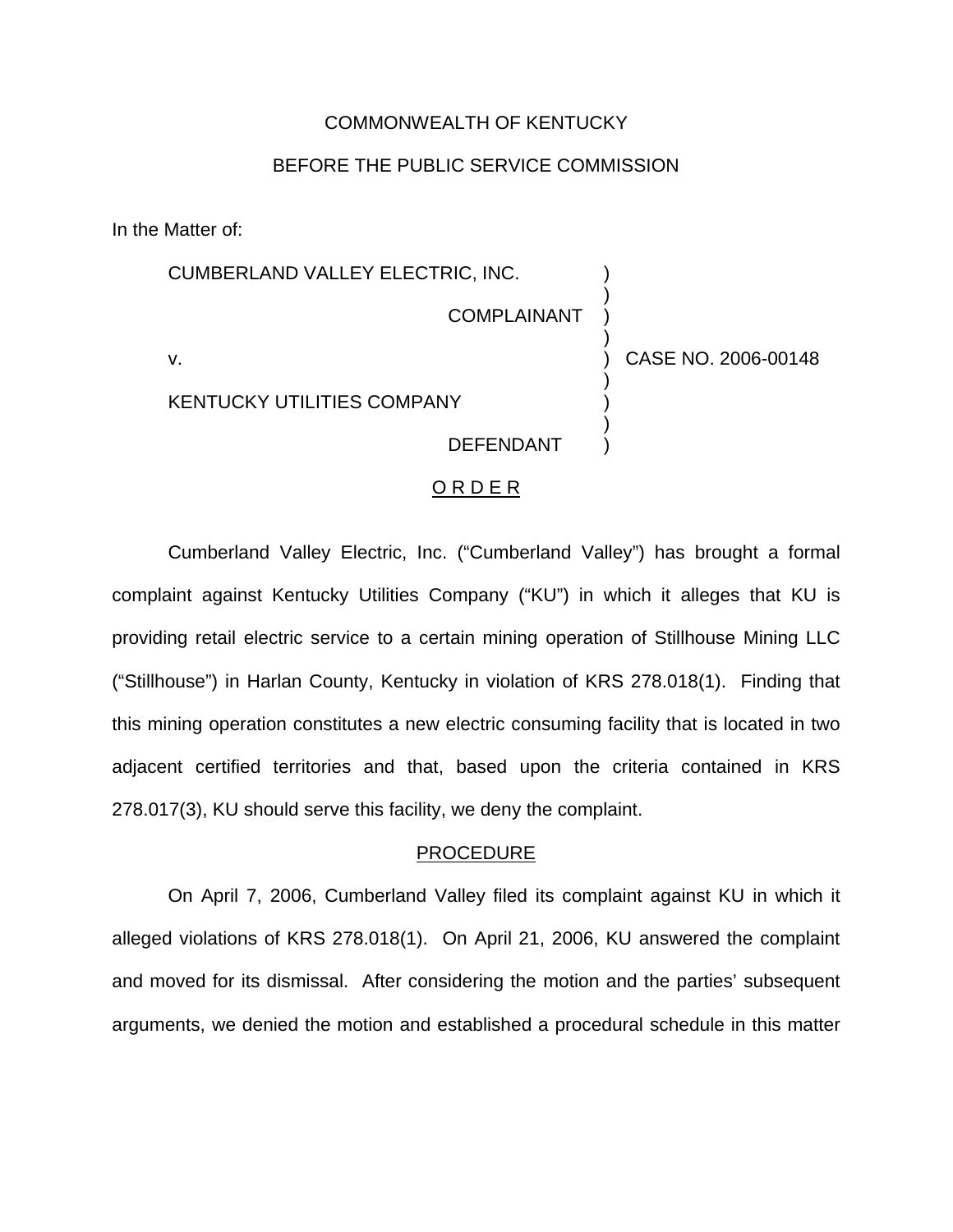on September 13, 2006. We further granted the motion of Black Mountain Resources, LLC ("BMR") and Stillhouse to intervene in this proceeding.

Following extensive discovery in this matter, the Commission held an evidentiary hearing on March 14, 2007. At this hearing, the following persons testified: Ronald L. Willhite, Consultant; Mark Abner, Engineer, Cumberland Valley; Fred Howard Bush, Jr., Manager of Tariffs and Special Contracts, E.ON U.S. LLC; Lonnie E. Bellar, Director of Transmission, KU; and Frank R. Matda, Project Engineer, BMR and Stillhouse. All parties submitted post-hearing briefs on April 30, 2007.

## STATEMENT OF THE CASE

Cumberland Valley, a rural electric cooperative organized under KRS Chapter 279, owns and operates facilities that provide retail electric service to approximately 23,430 customers in Bell, Clay, Harlan, Knox, Laurel, Letcher, Leslie, McCreary and Whitley counties, Kentucky.<sup>1</sup> It is a retail electric supplier and a utility subject to the Commission's jurisdiction.2

KU is a Kentucky corporation that owns and operates facilities that provide retail electric service to customers in 77 counties in Kentucky, $3$  including 7 of the same counties served by Cumberland Valley, and is also a utility subject to Commission jurisdiction and a retail electric supplier. $4$ 

 $1$  Report of Cumberland Valley Electric, Inc. to the Kentucky Public Service Commission for the year ended December 31, 2006 at 17 and 19.

<sup>&</sup>lt;sup>2</sup> KRS 278.010(3)(a); KRS 278.010(4); KRS 278.040(1).

 $3$  Report of Kentucky Utilities Company to the Public Service Commission of Kentucky for the year ended December 31, 2006 at 4.

 $4$  KRS 278.010(3)(a); KRS 278.010(4); KRS 278.040(1).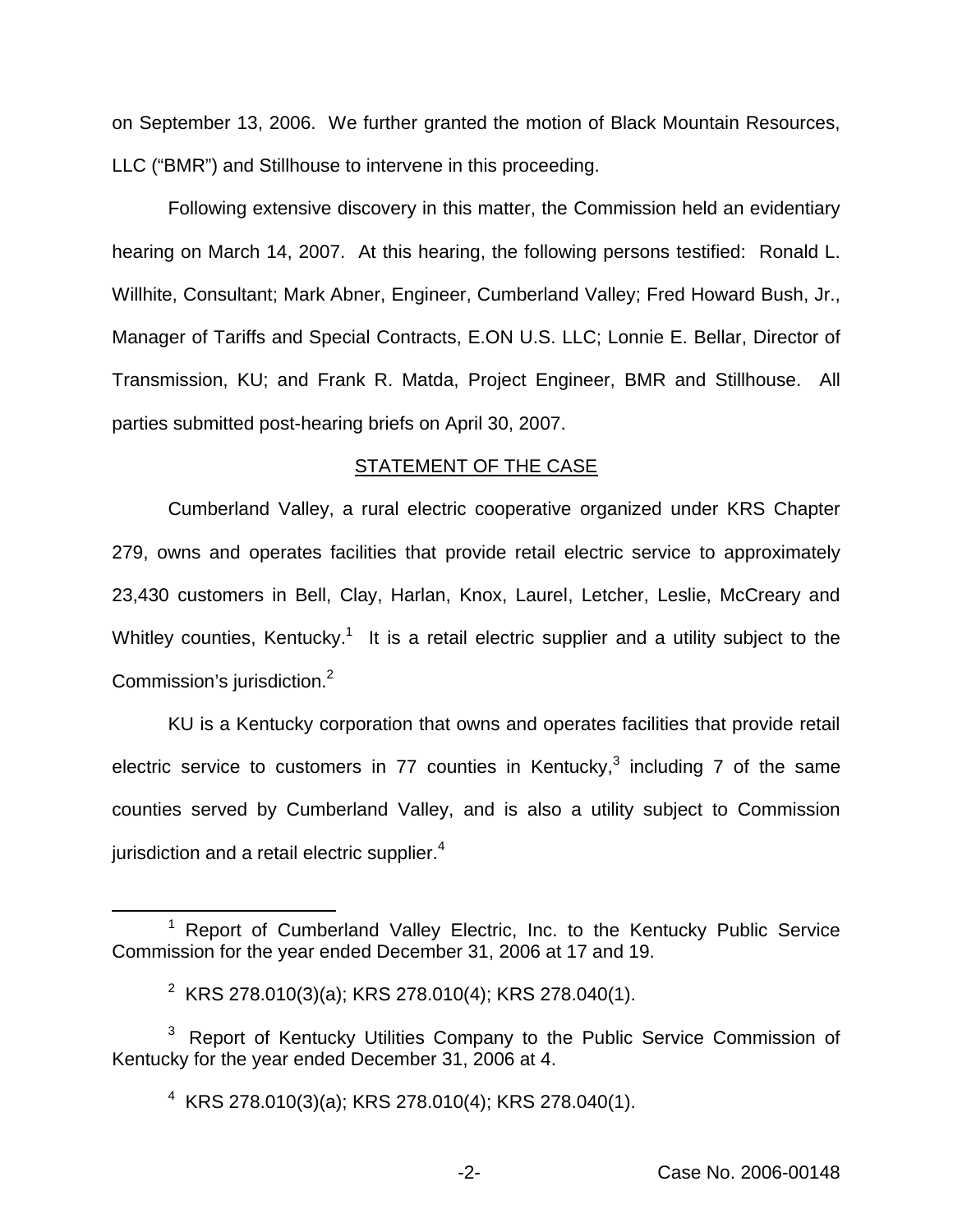BMR, a Virginia corporation authorized to do business in the Commonwealth of Kentucky, owns and operates a substation adjacent to KU's substation in Lynch, Kentucky. It also owns and operates a 69 kilovolt ("kV") line that is used to distribute electric power from KU to BMR's mining operations and those of its affiliates. One of those affiliates is Stillhouse, which owns and operates underground mining operations at Stillhouse Mine No. 2 in Harlan County, Kentucky.

U.S. Steel Coal and Coke Co. purchased approximately 43,000 acres in Harlan County in the early 1900s ("U.S. Steel Property") and constructed a power plant and distribution system to serve the property. The power plant closed in 1931. KU then began providing power to the distribution system. Though upgraded, the distribution system still exists and is part of the property that BMR acquired from Arch Minerals, which closed its mining operations at Arch No. 37 in 1998. It currently carries the KU service to Stillhouse Mine No. 2.

Stillhouse began its underground mining operations at Stillhouse Mine No. 2 in the summer of  $2005$ .<sup>5</sup> The mine's portal is located just south of US 119 near Canoe Hollow in Harlan County, Kentucky and sits exclusively within Cumberland Valley's certified territory. The coal reserves to be mined at Stillhouse Mine No. 2, however, lie in the certified territory of Cumberland Valley and KU.<sup>6</sup>

KU furnishes and meters 69 kV power from its Lynch substation to BMR for service to Stillhouse Mine No.  $2.<sup>7</sup>$  BMR owns and operates a substation that is known

<sup>5</sup> Direct Testimony of Richard Matda at 4.

<sup>6</sup> Direct Testimony of Howard F. Bush at 3.

 $<sup>7</sup>$  Id. at 4.</sup>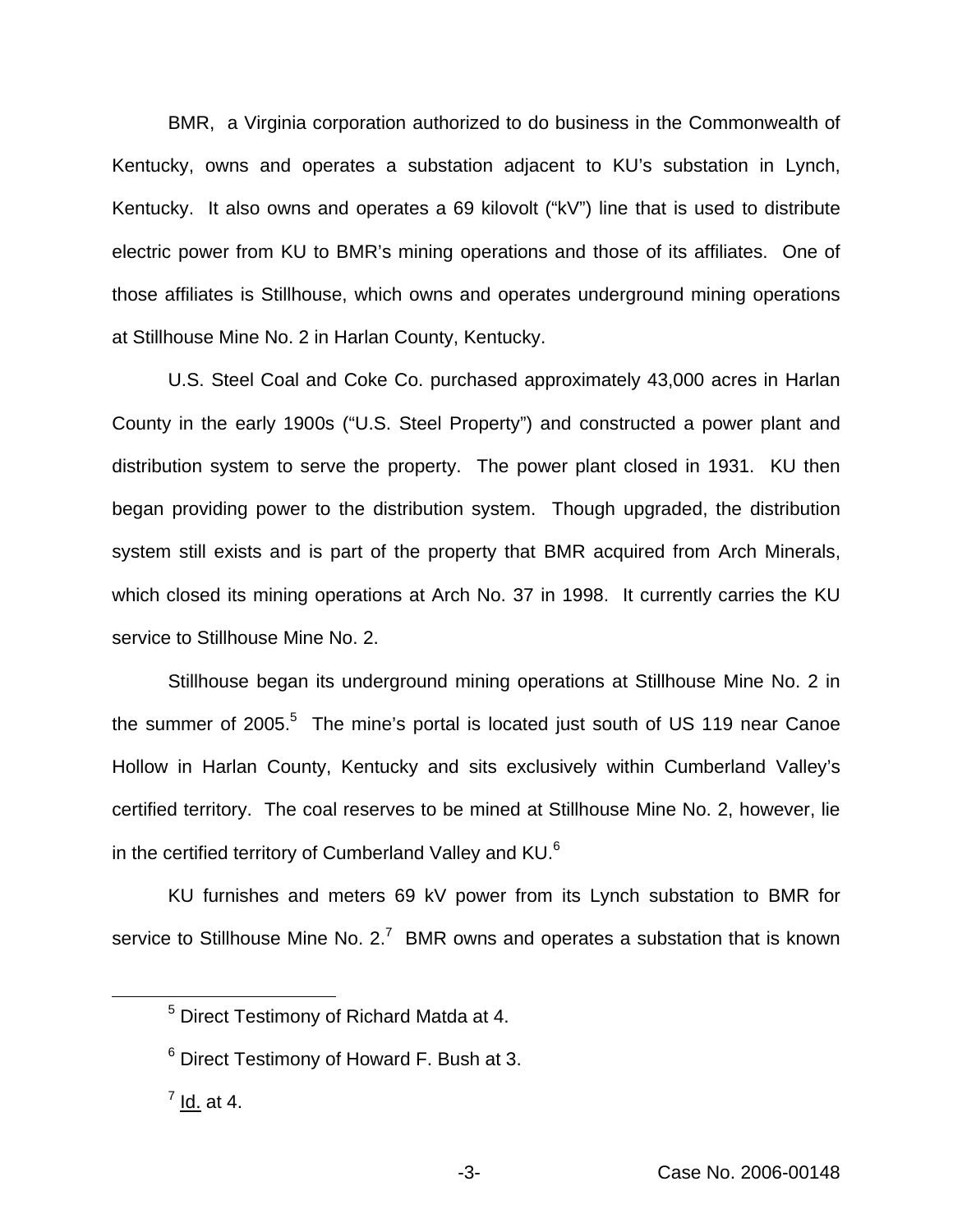as the U.S. Steel substation and that sits adjacent to KU's Lynch substation. BMR transmits the 69 kV power from this substation to BMR's 69/12 kV distribution substation south of Cloverlick, Kentucky. BMR then distributes the power to the mine via a newly extended BMR 12 kV distribution line. This distribution line was originally placed in service to provide power to ventilation fans in other mines, but BMR extended it approximately 1,000 feet in 2005 to serve Stillhouse Mine No. 2.<sup>8</sup>

Cumberland Valley is currently providing electric service to a water pump at Stillhouse Mine No. 2. To provide service to the entire operation would require the construction of 2,300 feet of 69 kV distribution lines and the placement of a 25/12 kV transformer bank at the mine's opening.

#### **DISCUSSION**

Cumberland Valley's complaint presents the one issue: Which retail electric supplier is lawfully entitled to provide retail electric service to Stillhouse Mine No. 2?

In 1972, the Kentucky General Assembly enacted the Certified Territory Act<sup>9</sup> (the "Act") to establish exclusive service territories for the state's retail electric suppliers. The Act's stated purpose was "to encourage the orderly development of retail electric service, to avoid wasteful duplication of distribution facilities, to avoid unnecessary encumbering of the landscape of the Commonwealth of Kentucky, to prevent the waste of materials and natural resources, for the public convenience and necessity and to minimize disputes between retail electric suppliers. . . . "10

<sup>8</sup> Transcript of Evidence, March 14, 2007, at 47-48.

<sup>&</sup>lt;sup>9</sup> 1972 Ky. Acts 378-384 (codified as KRS 278.016 - .018.)

 $10$  Id. at 380.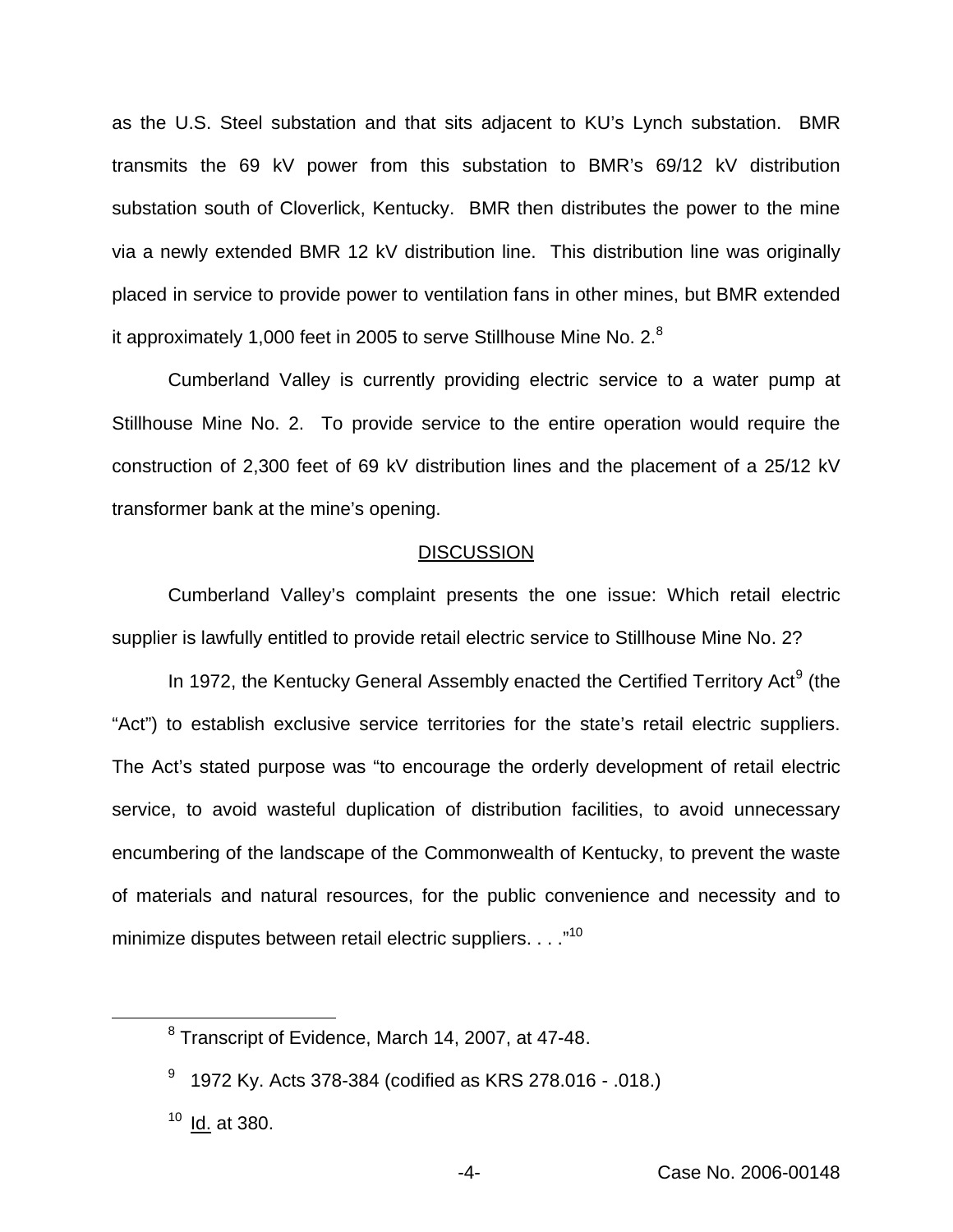The General Assembly instructed the Commission to fix the boundaries of each retail electric supplier in the Commonwealth based upon the location of the retail electric supplier's electric distribution facilities as they existed on June 16, 1972. It further provided a set of criteria to guide the Commission in the event the distribution lines of two or more retail facilities were extensively intertwined or located. Retail electric suppliers were prohibited from furnishing retail electric service "to a consumer for use in electric-consuming facilities located within the certified territory of another retail electric supplier."<sup>11</sup>

Anticipating that some electric consuming facilities would be located in two or more adjacent certified territories, the General Assembly directed the Commission to determine which retail electric supplier would serve an electric consuming facility that locates in adjacent certified territories. It further directed the Commission to use the following criteria to make its determination:

- The proximity of existing distribution lines to such certified territory;
- Which supplier was first furnishing retail electric service, and the age of existing facilities in the area;
- The adequacy and dependability of existing distribution lines to provide dependable, high-quality retail electric service at reasonable costs; and
- The elimination and prevention of duplication of electric lines and facilities supplying such territory.<sup>12</sup>

These criteria are codified in KRS 278.017(3).

 $11$  Id. at 382.

 $12$  Id. at 381.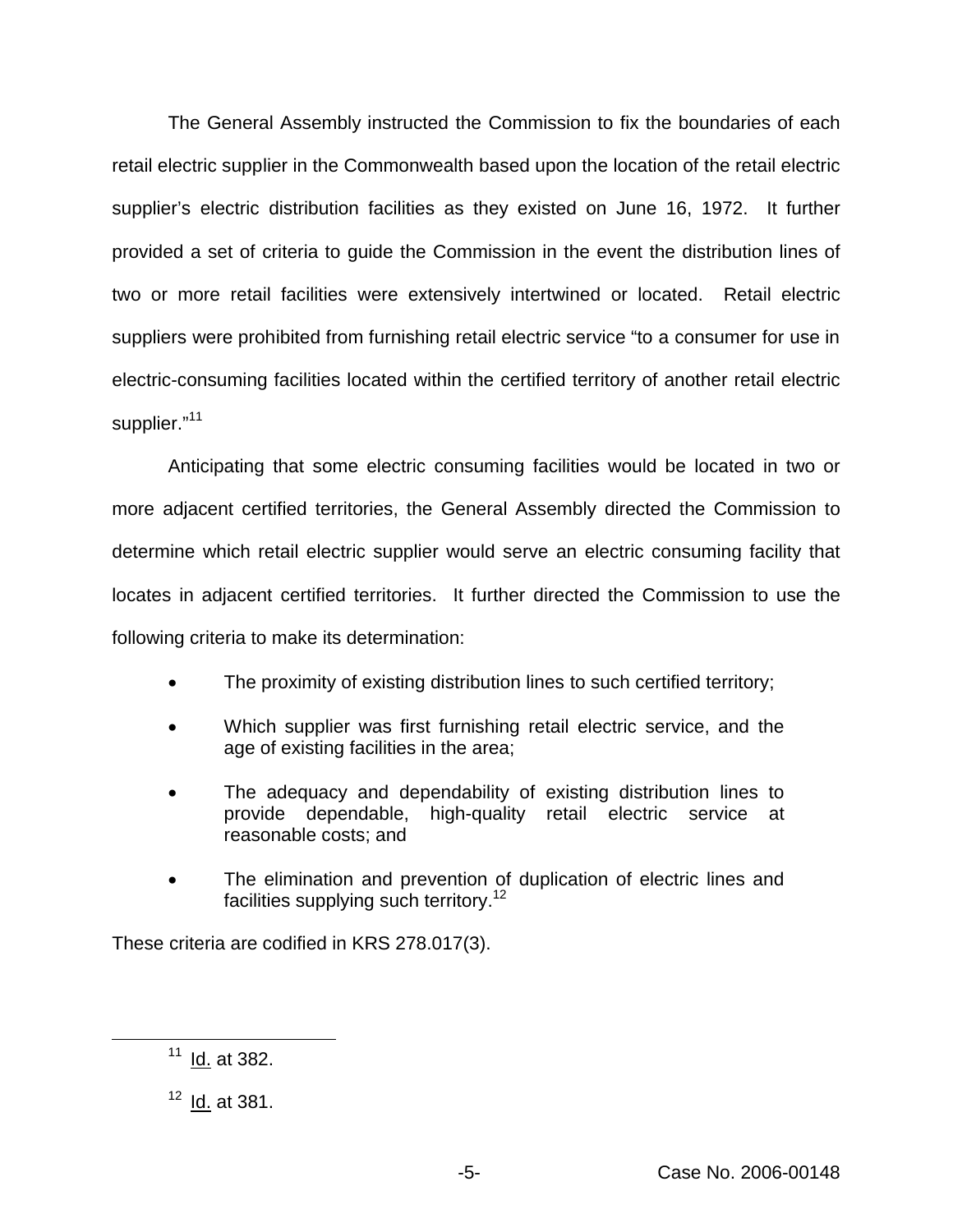Cumberland Valley contends that Stillhouse Mine No. 2 is a new electric consuming facility located in two adjacent service territories and that, based upon the criteria set forth in KRS 278.017, it is the most appropriate retail electric supplier to serve the mine. It notes that its three-phase distribution line is closer in proximity to the mine than KU's nearest three-phase distribution line. It further notes that Cumberland Valley was the first retail electric supplier to provide service in the immediate area of the mine and that its three-phase distribution line, in service since 1949, was relocated and modernized in 2006. It asserts that its facilities are dependable and that the necessary extensions and investments to provide service to the mine would be significantly less costly than those KU requires to extend service to the mine. It also asserts that, unlike KU, it would not be required to duplicate facilities to extend service to the mine.

Cumberland Valley argues that BMR's customer-owned facilities should not be considered when applying the statutory criteria. The Kentucky General Assembly, it asserts, did not envision a retail electric service customer circumventing the Act by constructing and extending its customer-owned distribution lines into another service territory. Consideration of customer-owned lines undermines legislative intent and permits circumvention of the spirit and the letter of the law.

KU disputes the contention that Stillhouse Mine No. 2 is a new electric consuming facility. It maintains that Stillhouse Mine No. 2 is located on the U.S. Steel Property and that, while several different owners owned and operated various mining operations on the property, KU has continuously served the property since 1931. It notes that Stillhouse Mine No. 2 is mining the same seam of coal – the Harlan seam – that these earlier operations mined. As a result of this continuous service, KRS 278.018(4) entitles KU to continue providing service to Stillhouse Mine No. 2.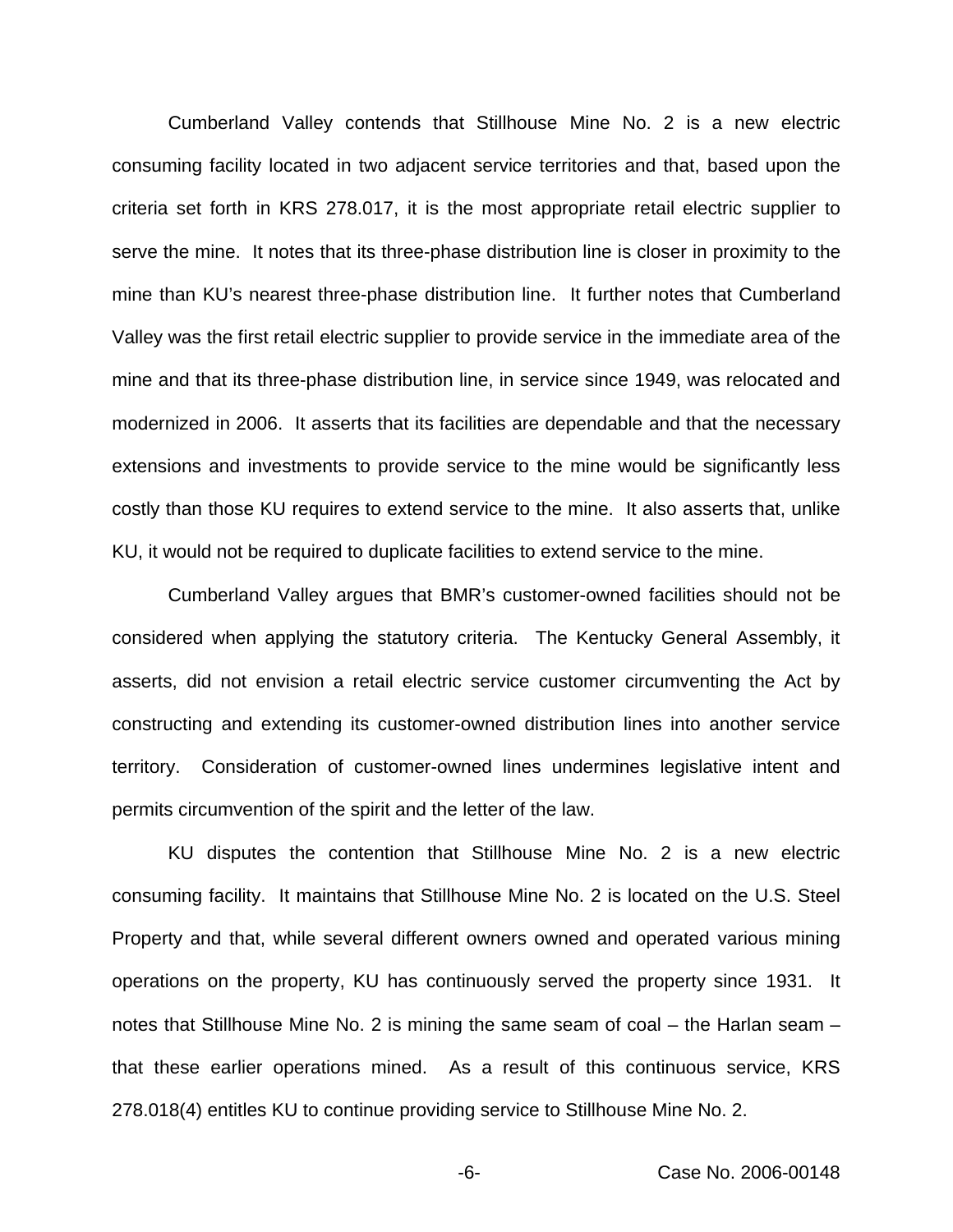In the alternative, KU argues that even if Stillhouse Mine No. 2 is considered a new electric consuming facility, it is located in two adjacent territories and the criteria set forth in KRS 278.017(3) require that KU provide electric service. As the coal reserves being mined at Stillhouse Mine No. 2 are located in two adjacent territories, KU argues, Stillhouse Mine No. 2 is located in the certified service territory of both retail electric suppliers. When applying the criteria set forth in KRS 278.017 and considering the BMR-owned distribution facilities, it argues, KU is clearly more suited to serve the mine. KU argues that ignoring BMR's line would result in a wasteful duplication of facilities, as it would render 2.75 miles of BMR's distribution system idle and require Cumberland Valley to construct an additional half-mile of distribution line and add a transformer bank.

In support of KU's position, BMR and Stillhouse argue that KU's provision of electric service to the U.S. Steel Property for mining operations in the Harlan seam predates the enactment of the Act. They further argue that, should Stillhouse Mine No. 2 be determined to be a new electric consuming facility, the statutory criteria clearly establish KU's entitlement to provide service. They maintain that disregarding BMR's customer-owned lines would result in a duplication of facilities, a waste of resources and an encumbrance of the landscape. Finally, they urge the Commission to consider the rates of both retail service providers, which they assert favor KU.

KRS 278.010(8) defines an electric consuming facility as "everything that utilizes electric energy from a central station source." As the equipment that is being used at Stillhouse Mine No. 2 uses electric energy, the mine is clearly an electric consuming facility.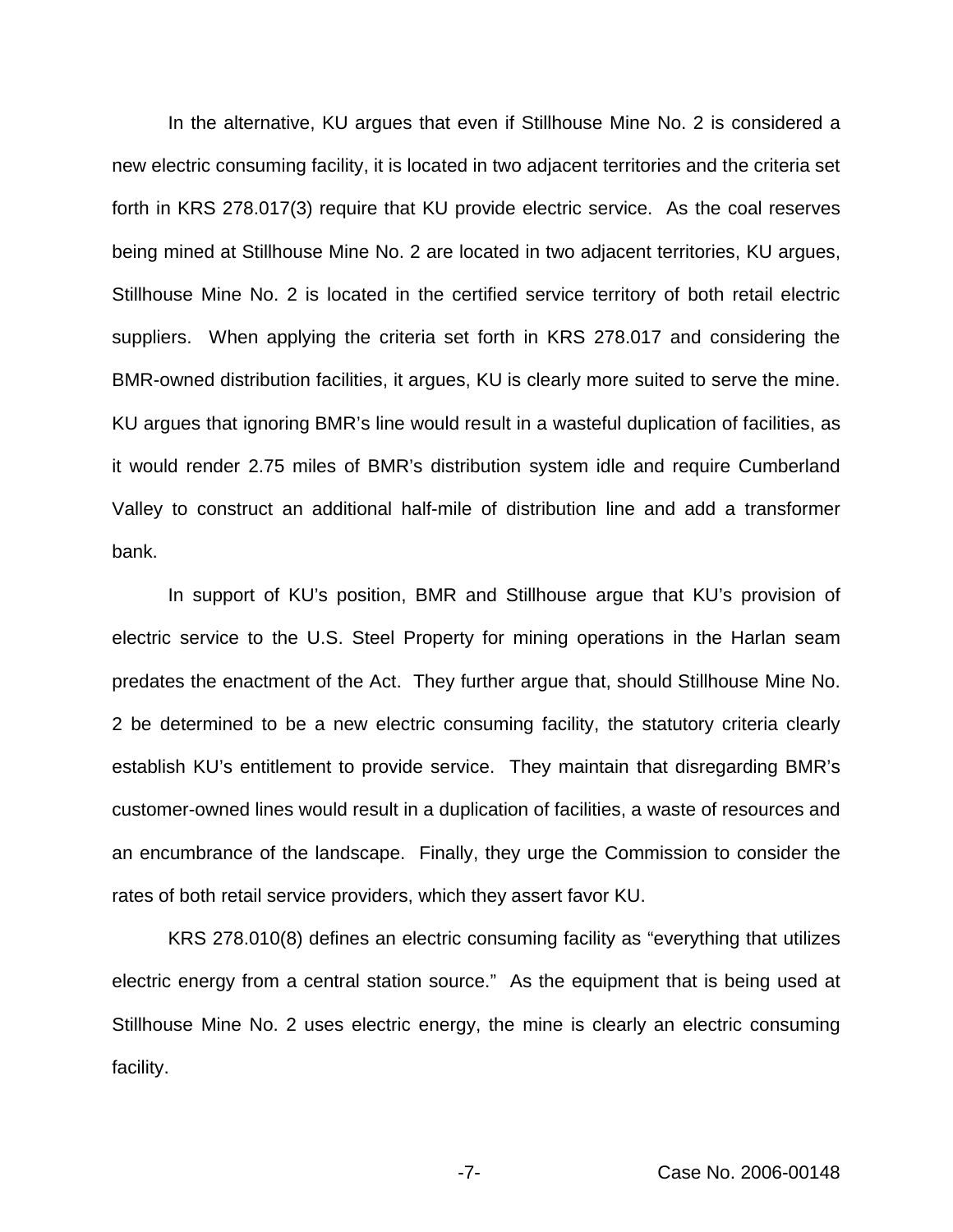Previous mining activity within a coal seam is not dispositive of the facility's status as a new electric consuming facility. While the mining of the same coal seam may suggest some relationship between prior mining activity and proposed mining, it is the location of the mine works and not the identification of the coal seam that defines the scope of the electric consuming facility. The Commission must examine the totality of circumstances surrounding the proposed operation to determine if it is a continuation of prior efforts. The circumstances in this case do not suggest so.

We are unpersuaded by KU's argument that the Stillhouse Mine No. 2 is a continuation of prior mining operations and is an existing electric consuming facility. The mining operations in the vicinity of the Stillhouse Mine No. 2 have not been continuous. The records of the Kentucky Department of Mines and Minerals ("KDM&M") indicate that mining operations of Arch Minerals, the previous owner, ceased in 1998.<sup>13</sup> Arch Minerals reported to the U.S. Securities and Exchange Commission in 1998 that its mining operations in the area had ceased in January 1998.<sup>14</sup> KDM&M, furthermore, has designated Stillhouse Mine No. 2 as a new mine.<sup>15</sup> The record clearly demonstrates that Stillhouse Mine No. 2 is a new electric consuming facility.

We further find that, given the location of the coal reserves that Stillhouse Mine No. 2 plans to mine, the mine is located in two adjacent certified territories. The parties concede that reserves that will be mined from Stillhouse Mine No. 2 are located within

<sup>&</sup>lt;sup>13</sup> Direct Testimony of Ronald L. Willhite ("Willhite Direct"), Exhibit 1, Item 6.

<sup>&</sup>lt;sup>14</sup> Surrebuttal Testimony of Ronald L. Willhite at 3.

<sup>&</sup>lt;sup>15</sup> Willhite Direct at Exhibit 1, Item 2.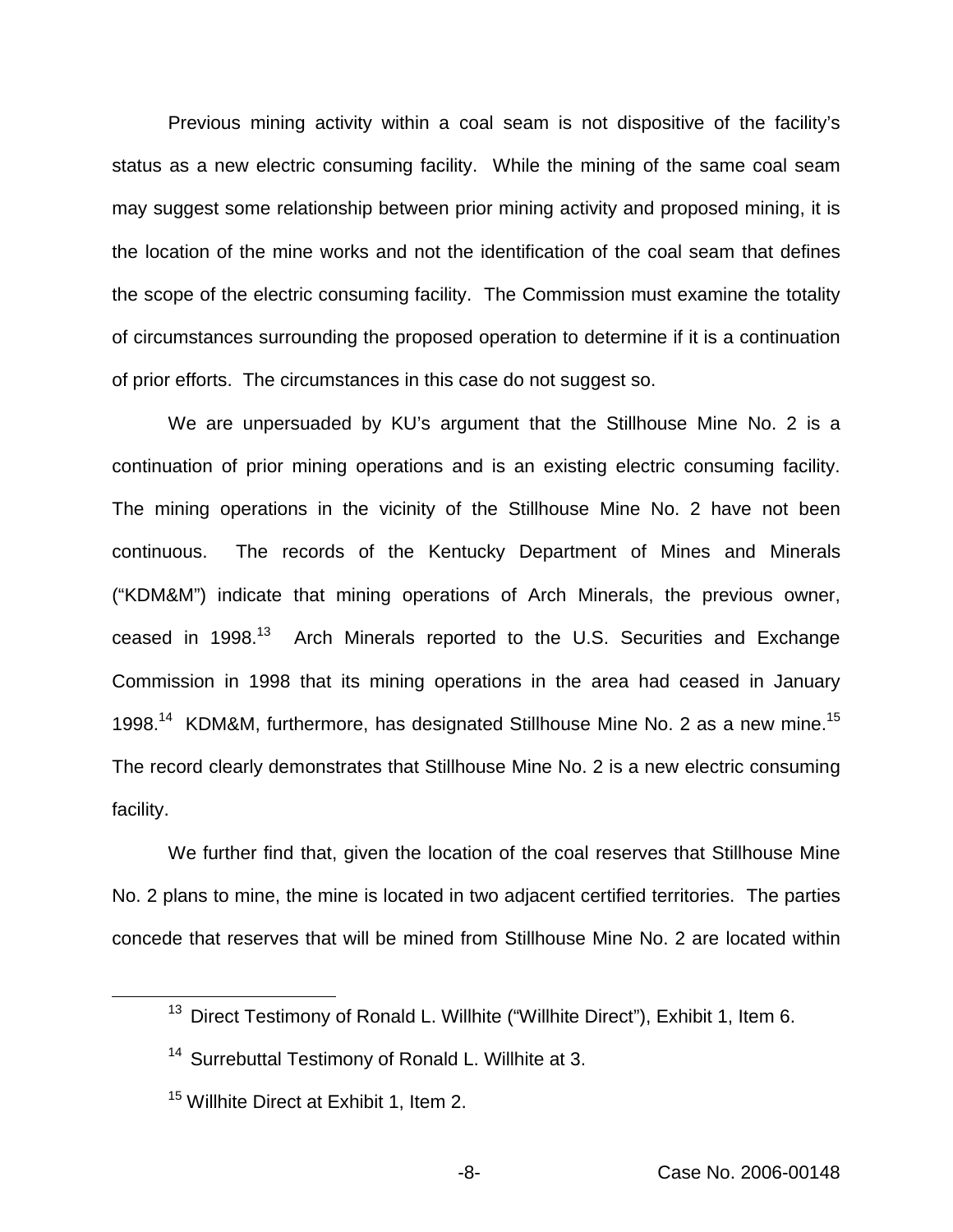the certified territories of both KU and Cumberland Valley. We have previously recognized that, when a new electric consuming facility is a coal mining operation, the location of coal reserves will generally govern the extent of the facility's location.<sup>16</sup>

Having determined that Stillhouse Mine No. 2 is a new electric consuming facility that lies in adjacent certified territories, the Commission must apply the criteria set forth in KRS 278.017(3). When applying these criteria, we are of the opinion that the customer-owned facilities should be considered under the unique facts presented in this case. Such action is necessary to ensure full effect is given to the General Assembly's intent to "encourage the orderly development of retail electric service, to avoid wasteful duplication of distribution facilities, to avoid unnecessary encumbering of the landscape of the Commonwealth of Kentucky, [and] to prevent the waste of materials and natural resources. . . ." To do otherwise would require us to ignore the existence of facilities that have been in existence in some form prior to the enactment of the Act.<sup>17</sup>

As to the first statutory criterion, "the proximity of existing distribution lines," we find that the facilities currently being used by KU to serve the mine are the closest in

<sup>&</sup>lt;sup>16</sup> Case No. 1993-00211, Henderson-Union Electric Cooperative Corporation v. Kentucky Utilities Co. (Ky. PSC Mar. 3, 1994) at 3 ("the location of the coal reserves should be the pivotal factor in this case since this delineates the location of the new electric consuming facility"); Case No. 2002-00008, Kenergy Corporation v. Kentucky Utilities Co. (Ky. PSC Oct. 18, 2002) at 2 (finding that a proposed mining activity was located in adjacent certified territories because two percent of mine's reserves lay in the certified territory of another retail electric supplier).

 $17$  We do not hold today that customer-owned or constructed facilities should be considered in all cases because we are mindful that to do so could function to circumvent the Certified Territory Act as Cumberland Valley suggests. In the present case, however, there is no evidence that the customer-owned facilities were constructed for that purpose. Indeed a significant portion of these facilities existed for many years and well before Stillhouse Mine No. 2 became operable.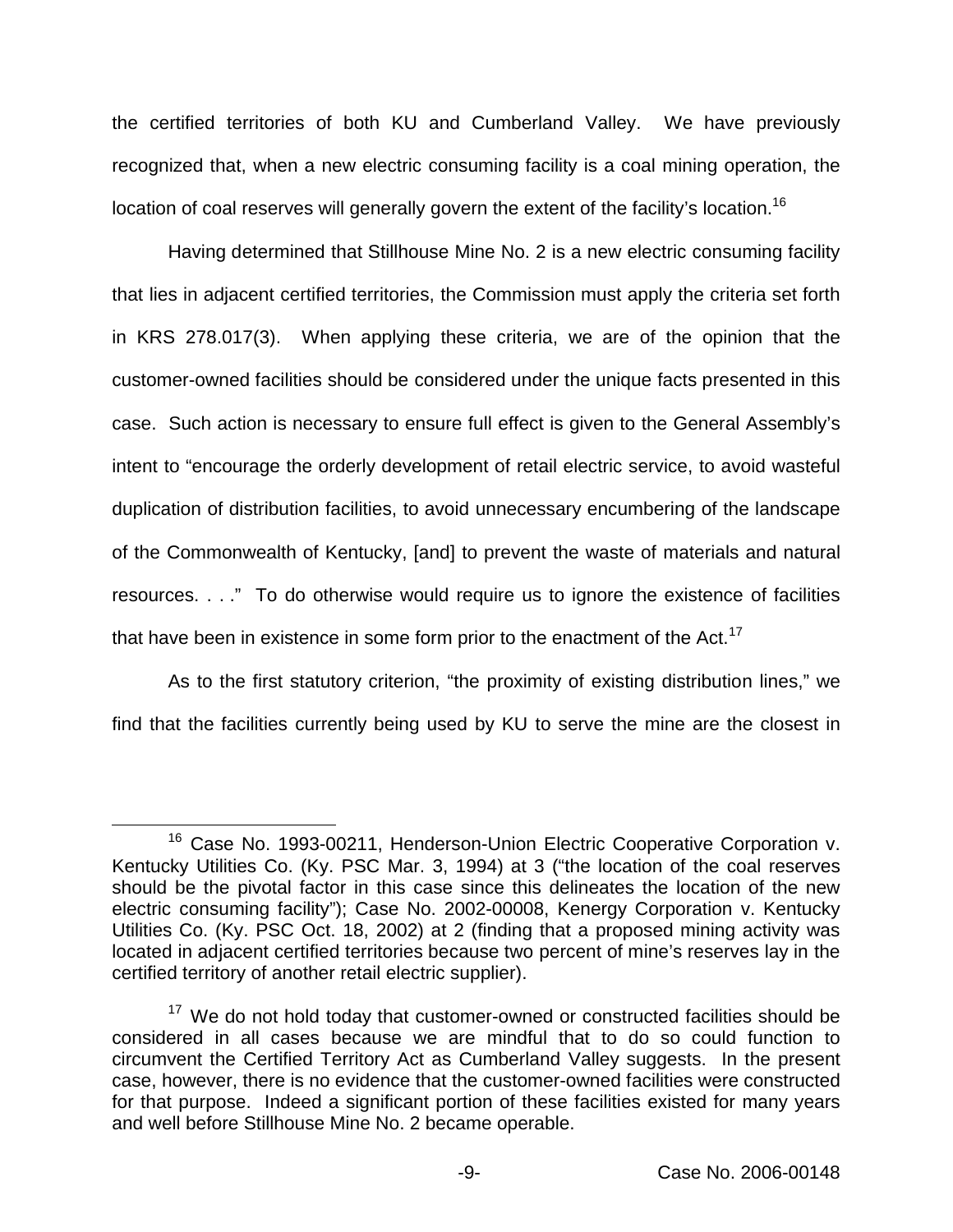proximity. In contrast, Cumberland Valley's facilities are approximately one-half mile from the mine portal.

As to the second criterion, the record indicates that KU has been providing service in the area since 1931, approximately 18 years prior to Cumberland Valley's provision of service to the area of the mine. KU recently completed an upgrade of the line that would be used to serve the mine.

Cumberland Valley asserts that its facilities are the earliest in the "vicinity" of the mine and that KU's nearest facility to the mine is approximately 7.5 miles away. When considering this factor, the Commission notes that both utilities are well-established service providers that have been providing reliable service in the general area for a very long time. Since the first criterion was the proximity of lines, we are of the opinion that the second criterion should focus upon the age of the facilities in the general area of the electric consuming facility. KU has served this area longer than Cumberland Valley.

As to the third criterion, the Commission finds that the existing distribution lines of each retail electric supplier are capable of providing dependable, high-quality retail electric service at reasonable cost. We further find that, given the existence of BMR's lines, KU would not be required to make additional investments in its distribution system. On the other hand, Cumberland Valley's system would require the additional line extension and transformer bank previously discussed.

As to the elimination and prevention of duplication of electric lines and facilities, this criterion favors KU. If the right to provide retail electric service to Stillhouse Mine No. 2 is awarded to Cumberland Valley, duplicative distribution facilities must be built and customer-owned facilities that are currently in operation and capable of significant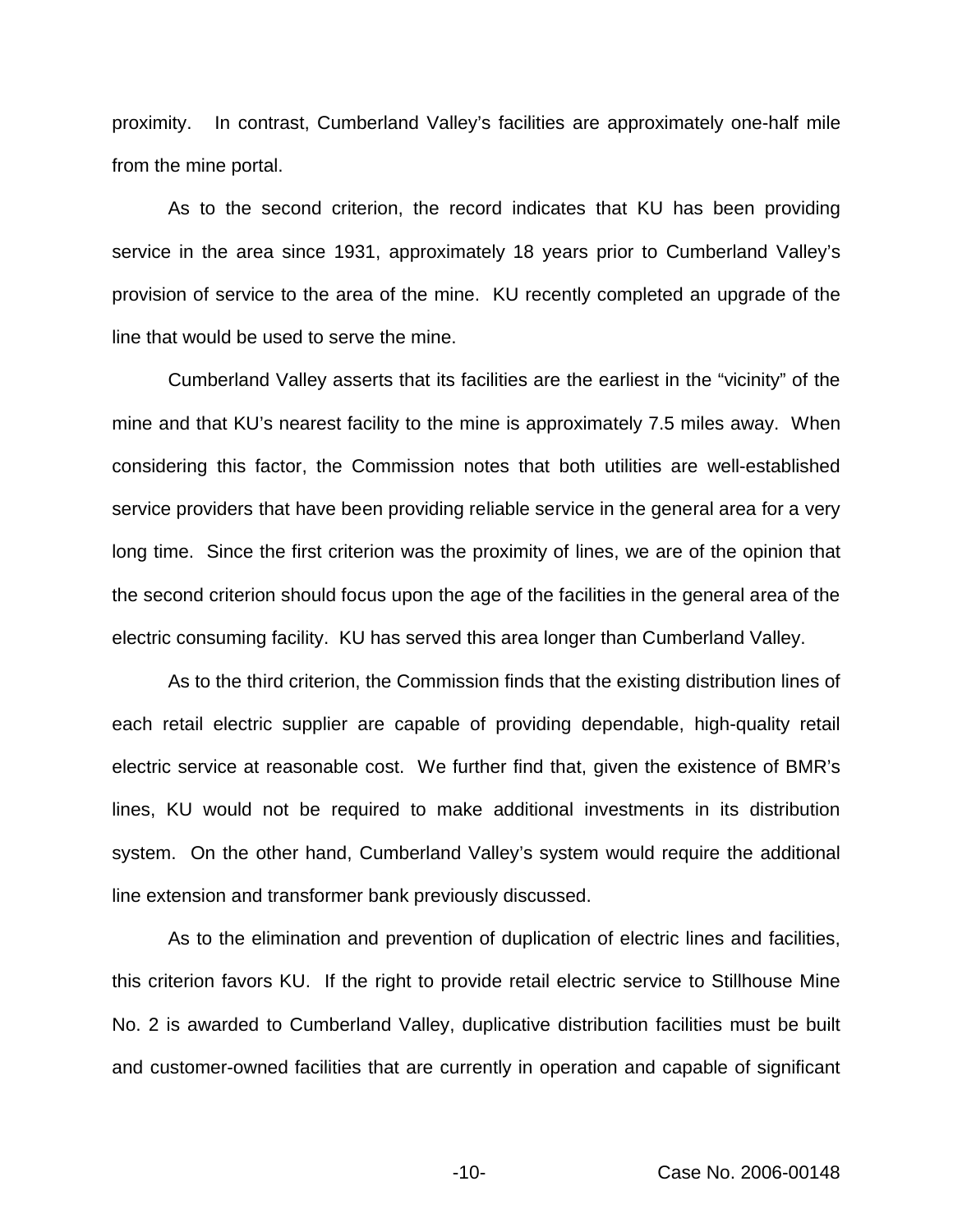use will be rendered inoperative. Such a result is clearly contrary to the stated purpose of the Act.

Having considered the criteria set forth in KRS 278.017(3) and giving equal weight to each criterion, the Commission finds that KU should be authorized to provide retail electric service to Stillhouse Mine No. 2.

We hold no illusions that our decision today will end or significantly reduce disputes between retail electric service providers over service to coal mining facilities. One source of conflict is the relatively common use of customer-owned distribution lines to provide electric service to coal mining facilities. Both KU and Cumberland Valley operate in areas where mining operations are prevalent and often traverse territorial boundaries and where customer-owned lines are common. In the absence of an express legislative or judicial statement to the contrary, we believe KRS 278.017(3) permits us to take customer-owned facilities into account when considering the extent of a utility system. Each retail electric supplier should make every effort possible to ensure that the retail electric service that it provides is used solely within its territory. KRS 278.018, which expressly prohibits a jurisdictional retail electric supplier from furnishing, making available, rendering or extending its retail electric service to a customer for "use. . .within the certified territory of another retail electric supplier," requires such efforts.

KU has committed to the Commission to advise all customers who use customerowned distribution lines to notify KU before undertaking any expansion of the customerowned facilities. Such action represents a small step toward preventing a recurrence of the case at bar. Both parties should seriously consider amending their existing rules for

-11- Case No. 2006-00148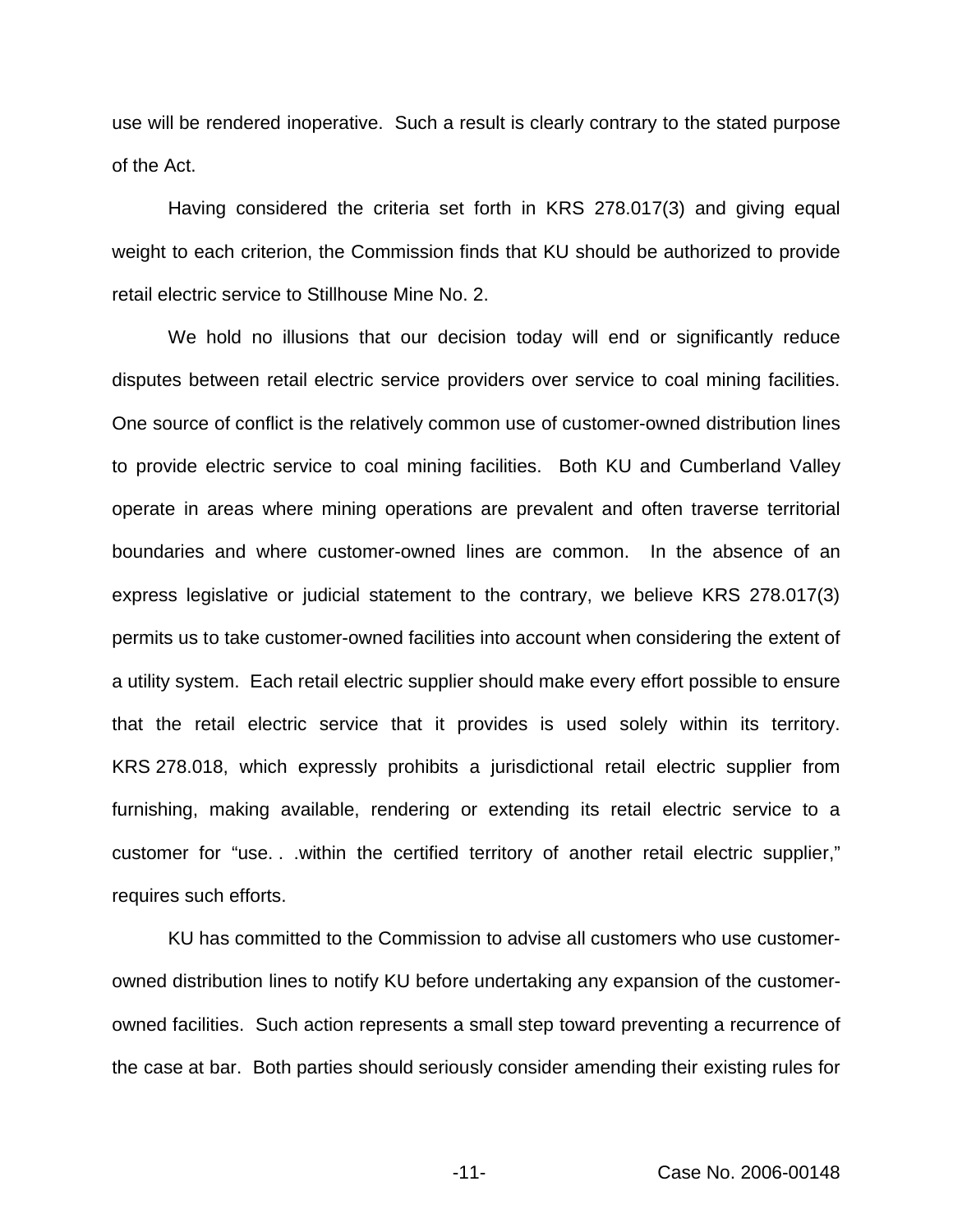service to require such notice as a condition for receiving and continuing to receive electric service.

#### **SUMMARY**

Having considered the evidence of record and being otherwise sufficiently advised, the Commission finds that:

1. Stillhouse Mine No. 2 is a new electric consuming facility located in the adjacent certified territories of KU and Cumberland Valley.

2. KU's existing distribution facilities are closer in proximity to Stillhouse Mine No. 2 than those of Cumberland Valley.

3. KU has provided retail electric service in the general vicinity of Stillhouse Mine No. 2 since 1931. Cumberland Valley has provided such service since 1949.

4. KU and Cumberland Valley are capable of providing adequate and dependable service to Stillhouse Mine No. 2.

5. KU does not require additional investments to its distribution system to provide electric service to Stillhouse Mine No. 2.

6. Cumberland Valley would require the construction of at least 2,300 feet of kV line and the installation of a 25/12 kV transformer bank at a cost of at least \$40,000 to serve the mining operations.

7. Cumberland Valley's provision of electric service to the Stillhouse Mine No. 2 will require the construction of duplicative facilities and require the abandonment of existing customer-owned distribution facilities.

8. Based upon the criteria set forth in KRS 278.017(3), KU should provide electric service to Stillhouse Mine No. 2.